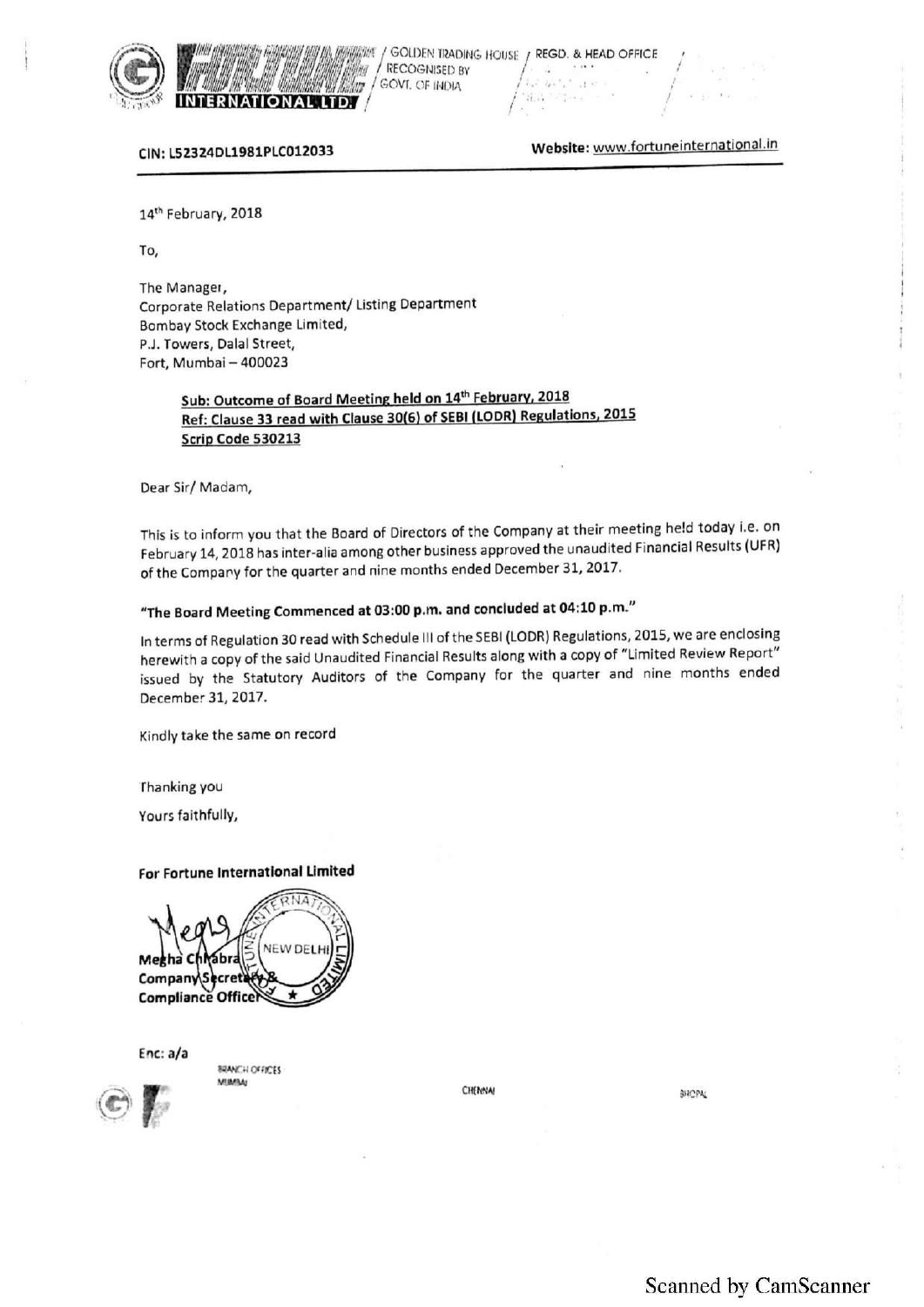#### FORTUNE INTERNATIONAL LIMITED CIN No: L52324DL1981PLC012033 Regd Off: G-4 Community Centre, Naraina Vihar, New Delhi-110028

|            |                                                                                                                          |                          |                           |                           |                            |                            | (Rs. in lakhs)             |
|------------|--------------------------------------------------------------------------------------------------------------------------|--------------------------|---------------------------|---------------------------|----------------------------|----------------------------|----------------------------|
|            | Statement of Standalone Unaudited Results for the Quarter / nine month ended 31st December, 2017                         |                          |                           |                           |                            |                            |                            |
| Sr.<br>No. | Particulars                                                                                                              | Quarter Ended            |                           |                           | Nine month Ended           |                            | Year Ended                 |
|            |                                                                                                                          | 31-Dec-17<br>(Unaudited) | 30-Sep-17<br>(Unaudited)  | 31-Dec-16<br>(Unaudited)  | 31-Dec-17<br>(Unaudited)   | 31-Dec-16<br>(Unaudited)   | 31-Mar-17<br>(Audited)     |
| п          | Revenue from operations<br>Other income                                                                                  | ٠<br>17.98               | ×                         | ٠<br>0.03                 | $\sim$<br>17.98            | 3.96                       | 3.96                       |
| ш          | Total Income (I+II)                                                                                                      | 17.98                    | ٠                         | 0.03                      | 17.98                      | 3.96                       | 3.96                       |
| 1V         | Expenses<br>Employee benefits expenses<br><b>Finance Cost</b><br>Depreciation and amortization expense<br>Other expenses | 0.46<br>6.66<br>0.36     | 0.46<br>6.66<br>×<br>1.37 | 0.49<br>6.49<br>٠<br>1.38 | 1.38<br>19.90<br>٠<br>5.44 | 3.38<br>18.83<br>۰<br>4.82 | 3.83<br>25.35<br>٠<br>5.39 |
|            | <b>Total Expenses</b>                                                                                                    | 7.48                     | 8.49                      | 8.36                      | 26.72                      | 27.03                      | 34.57                      |
| ν          | Profit before tax (III-IV)                                                                                               | 10.50                    | (8.49)                    | (8.33)                    | (8.74)                     | (23.07)                    | (30.61)                    |
| VI         | Tax Expenses:                                                                                                            |                          |                           |                           |                            |                            |                            |
|            | Income tax                                                                                                               | ٠                        | ٠                         | ٠                         | ×                          | ¥.                         | $\sim$                     |
|            | Deferred tax                                                                                                             |                          |                           | ٠                         |                            | a.                         | ٠                          |
|            | Profit for the period (V-VI)                                                                                             | 10.50                    | (8.49)                    | (8.33)                    | (8.74)                     | (23.07)                    | (30.61)                    |
|            | Other Comprehensive Income                                                                                               | ÷                        | ×                         | ۰                         | ۰                          | ¥                          | ٠                          |
|            | Total Comprehensive Income for the period                                                                                | 10.50                    | (8.49)                    | (8.33)                    | (8.74)                     | (23.07)                    | (30.61)                    |
|            | Total Paid-up Equity Share Capital (Face Value Rs. 10/- each)                                                            | 704.00                   | 704.00                    | 704.00                    | 704.00                     | 704.00                     | 704.00                     |
|            | Other Equity excluding Revaluation Reserves                                                                              | $\sim$                   | $\sim$                    | $\sim$                    | $\sim$                     | ۰                          | (773.14)                   |
|            | Earnings Per Share (of Rs. 10/- each) (not annualized)<br>a. Basic<br>b. Diluted                                         | 0.15<br>0.15             | (0.12)<br>(0.12)          | (0.12)<br>(0.12)          | (0.12)<br>(0.12)           | (0.33)<br>(0.33)           | (0.43)<br>(0.43)           |

Notes:

The above unaudited results have been reviewed by the Audit Committee and approved in the meeting of Board of Directors held on Wednesday,  $1$ 14th February 2018 and Statutory Auditors of the Company have carried out Limited Review of the same.

2 The Company's net-worth as at 31 March 2017 is eroded by its accumulated losses. However, having regard to improved operational performance on account of stabilisation of new businesses, financial support from its promoters etc, the management has prepared the financial results on going concern and no adjustments are required to the carrying value of assets and liabilities.

The Ind AS complaint corresponding figures in the previous year are not subject to review/audit. However the Company's management has  $\overline{3}$ exercised due diligence to ensure that the financial results provide fair view of its affairs.

Previous year's figures are re-grouped, re-arranged, re-classified wherever necessary.  $\frac{4}{3}$ 

Place: New Delhi Date: 14th February 2018

By order of the Board of Directors For Fortune Integrational Limited ١ū Dan Bhasadwa

Managing Director (DIN: 00040191)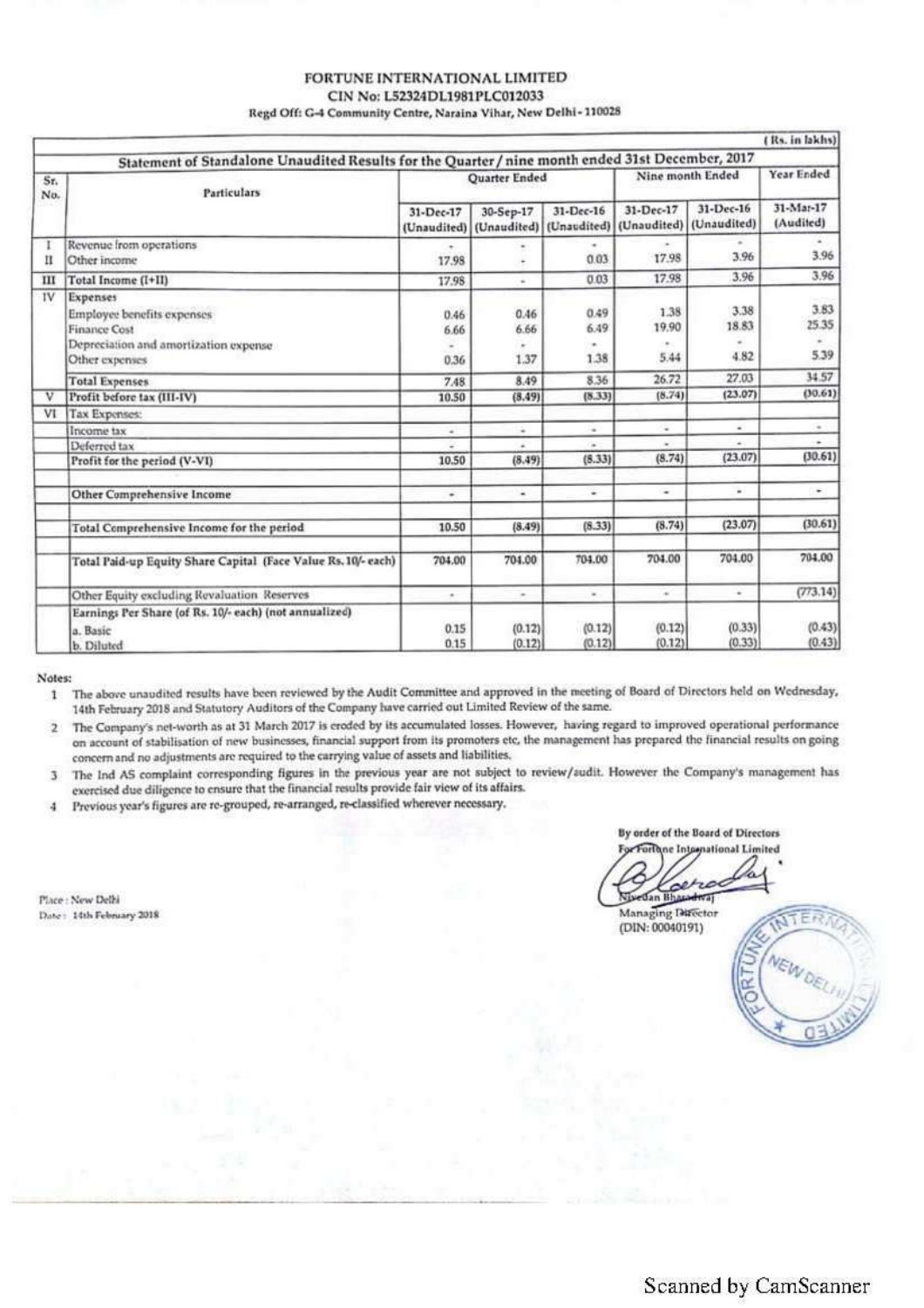|                                     | Reconciliation of statement of profit & loss as previously reported under I-<br>GAAP and Ind -AS |                                       |                                 |  |  |
|-------------------------------------|--------------------------------------------------------------------------------------------------|---------------------------------------|---------------------------------|--|--|
| Particulars                         |                                                                                                  | Quarter/Nine months<br>ended Dec 2016 |                                 |  |  |
|                                     |                                                                                                  | Quarter<br>ended Dec<br>2016          | Nine month<br>ended Dec<br>2016 |  |  |
| $\cdots$<br>$\frac{1}{2}$<br>$\sim$ | s per provision of I GAAP<br>lent of Ind - AS                                                    | (8.33)                                | (23.07)                         |  |  |
|                                     | -AS                                                                                              | (8.33)                                | (23.07)                         |  |  |

By order of the Board of Directors For Fortune International Limited

ruc Nivedan Bharadwaj

Managing Director<br>(DIN No. 00040191)